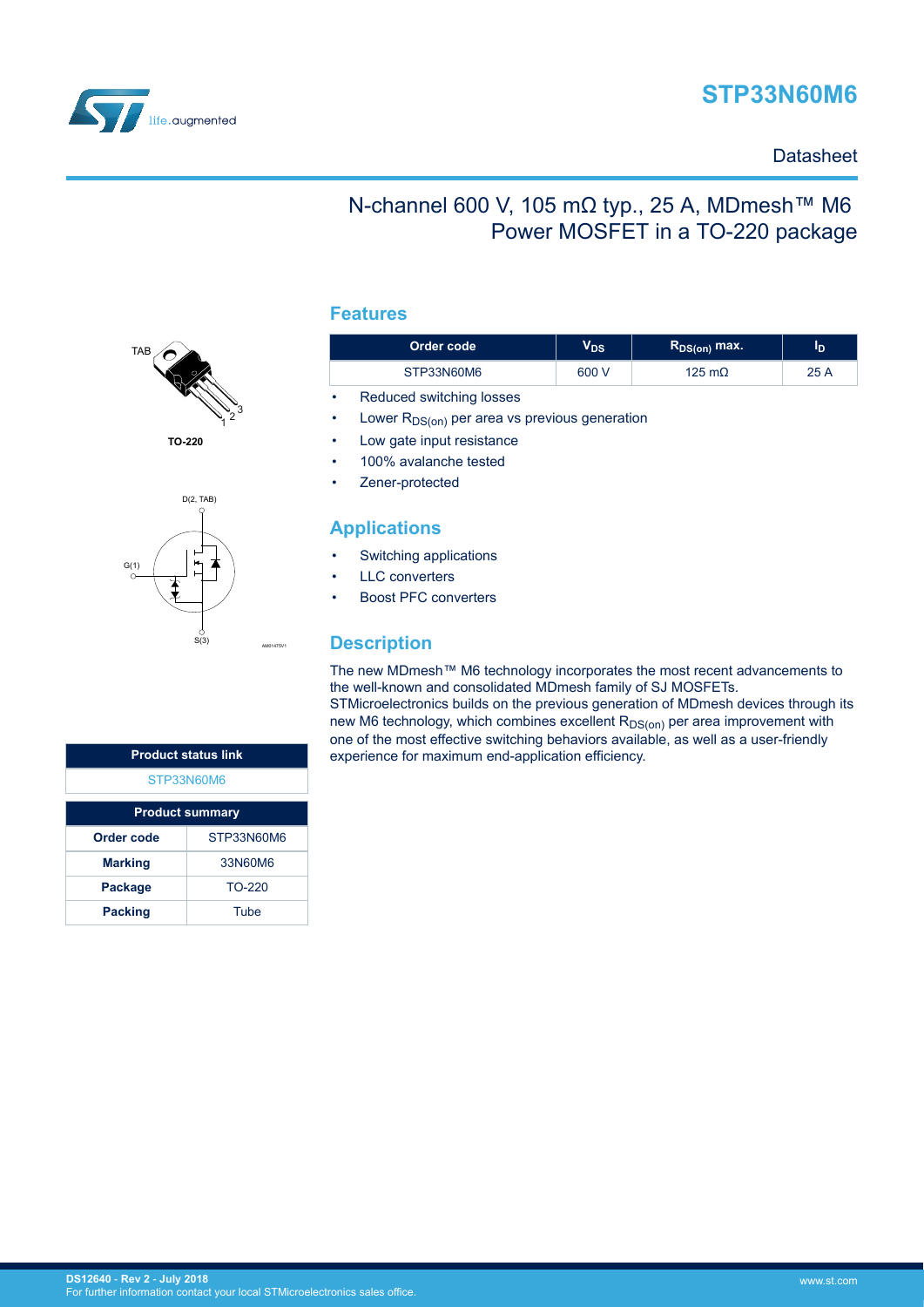# <span id="page-1-0"></span>**1 Electrical ratings**

| Table 1. Absolute maximum ratings |  |  |
|-----------------------------------|--|--|
|-----------------------------------|--|--|

| <b>Symbol</b>          | <b>Parameter</b>                                                | Value        | <b>Unit</b> |
|------------------------|-----------------------------------------------------------------|--------------|-------------|
| $V_{GS}$               | Gate-source voltage                                             | ±25          | $\vee$      |
|                        | Drain current (continuous) at $T_{\text{case}} = 25 \text{ °C}$ | 25           | A           |
| ID                     | Drain current (continuous) at $T_{\text{case}}$ = 100 °C        | 15.8         |             |
| $I_{D}^{(1)}$          | Drain current (pulsed)                                          | 78           | A           |
| $P_{TOT}$              | Total dissipation at $T_{\text{case}}$ = 25 °C                  | 190          | W           |
| $dv/dt$ <sup>(2)</sup> | Peak diode recovery voltage slope                               | 15           | V/ns        |
| $dv/dt^{(3)}$          | MOSFET dv/dt ruggedness                                         | 50           |             |
| $T_{\text{stg}}$       | Storage temperature range                                       | $-55$ to 150 | °C          |
| $T_j$                  | Operating junction temperature range                            |              |             |

*1. Pulse width limited by safe operating area.*

*2. ISD ≤ 25 A, di/dt ≤ 400 A/μs, VDS(peak) < V(BR)DSS, VDD = 400 V*

*3. VDS ≤ 480 V*

#### **Table 2. Thermal data**

| <b>Symbol</b>                           | <b>Parameter</b>                    | Value | Unit |
|-----------------------------------------|-------------------------------------|-------|------|
| $\mathsf{R}_{\mathsf{thi}\text{-case}}$ | Thermal resistance junction-case    | 0.66  | °C/W |
| $R_{\text{thj-amb}}$                    | Thermal resistance junction-ambient | 62.5  | °C/W |

#### **Table 3. Avalanche characteristics**

| <b>Symbol</b> | <b>Parameter</b>                                                                                     | <b>Value</b> | Unit |
|---------------|------------------------------------------------------------------------------------------------------|--------------|------|
| <b>IAR</b>    | Avalanche current, repetitive or non-repetitive<br>(pulse width limited by $T_{\text{Jmax}}$ )       |              |      |
| $E_{AS}$      | Single pulse avalanche energy<br>(starting T <sub>i</sub> = 25 °C, $I_D = I_{AR}$ , $V_{DD} = 50$ V) | 500          | mJ   |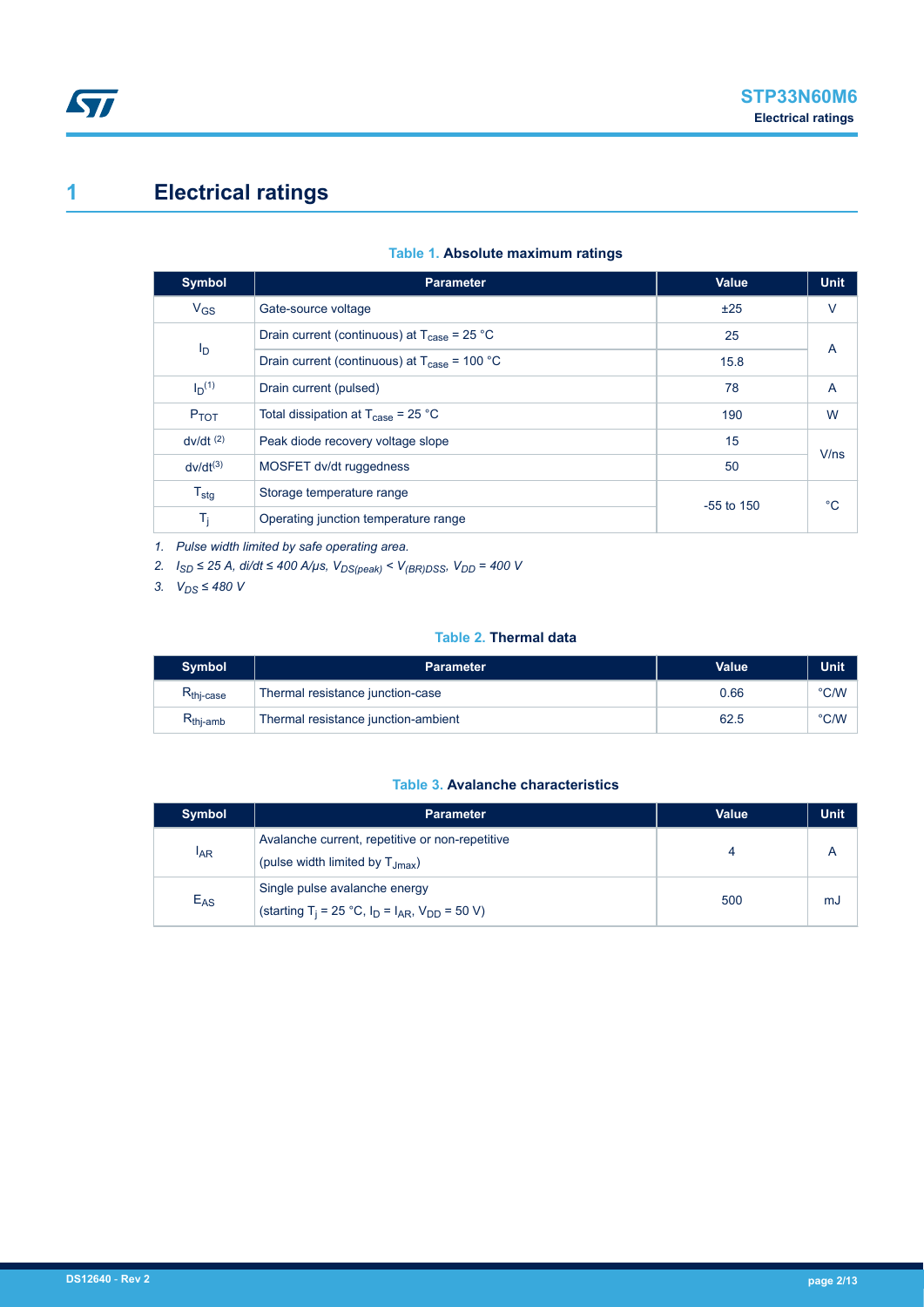## <span id="page-2-0"></span>**2 Electrical characteristics**

 $(T_{\text{case}} = 25 \text{ °C}$  unless otherwise specified)

| <b>Symbol</b>                                              | <b>Parameter</b>                  | <b>Test conditions</b>                                                        | Min. | Typ. | Max. | <b>Unit</b> |
|------------------------------------------------------------|-----------------------------------|-------------------------------------------------------------------------------|------|------|------|-------------|
| $V_{(BR)DSS}$                                              | Drain-source breakdown voltage    | $V_{GS} = 0$ V, $I_D = 1$ mA                                                  | 600  |      |      | V           |
| Zero gate voltage drain current<br><b>I</b> <sub>DSS</sub> | $V_{GS}$ = 0 V, $V_{DS}$ = 600 V  |                                                                               |      |      |      |             |
|                                                            |                                   | $V_{GS}$ = 0 V, $V_{DS}$ = 600 V,<br>$T_{\text{case}} = 125 \text{ °C}^{(1)}$ |      |      | 100  | μA          |
| <b>IGSS</b>                                                | Gate-body leakage current         | $V_{DS} = 0 V$ , $V_{GS} = \pm 25 V$                                          |      |      | ±5   | μA          |
| $V_{GS(th)}$                                               | Gate threshold voltage            | $V_{DS} = V_{GS}$ , $I_D = 250 \mu A$                                         | 3.25 | 4    | 4.75 | V           |
| $R_{DS(on)}$                                               | Static drain-source on-resistance | $V_{GS}$ = 10 V, $I_D$ = 12.5 A                                               |      | 105  | 125  | $m\Omega$   |

#### **Table 4. On/off states**

*1. Defined by design, not subject to production test.*

#### **Table 5. Dynamic**

| <b>Symbol</b>                    | <b>Parameter</b>              | <b>Test conditions</b>                                     | Min.                     | Typ. | Max.                     | <b>Unit</b> |
|----------------------------------|-------------------------------|------------------------------------------------------------|--------------------------|------|--------------------------|-------------|
| $C_{iss}$                        | Input capacitance             |                                                            |                          | 1515 | $\overline{\phantom{a}}$ |             |
| $C_{\text{OSS}}$                 | Output capacitance            | $V_{DS}$ = 100 V, f = 1 MHz, $V_{GS}$ = 0 V                | $\overline{\phantom{a}}$ | 128  | $\overline{\phantom{a}}$ | pF          |
| C <sub>rss</sub>                 | Reverse transfer capacitance  |                                                            |                          | 4.2  | $\overline{\phantom{0}}$ |             |
| $C_{\rm 0SS}$ eq. <sup>(1)</sup> | Equivalent output capacitance | $V_{DS}$ = 0 to 480 V, $V_{GS}$ = 0 V                      | ٠                        | 269  | ٠                        | pF          |
| $R_G$                            | Intrinsic gate resistance     | $f = 1$ MHz, $I_D = 0$ A                                   | ٠                        | 1.5  |                          | Ω           |
| Q <sub>g</sub>                   | Total gate charge             | $V_{DD}$ = 480 V, $I_D$ = 25 A,                            | $\overline{\phantom{0}}$ | 33.4 | $\overline{\phantom{0}}$ |             |
| $Q_{\text{gs}}$                  | Gate-source charge            | $V_{GS}$ = 0 to 10 V                                       | ٠                        | 7.2  |                          | nC          |
| $Q_{gd}$                         | Gate-drain charge             | (see Figure 14. Test circuit for gate)<br>charge behavior) |                          | 16.3 |                          |             |

*1. Coss eq. is defined as a constant equivalent capacitance giving the same charging time as Coss when VDS increases from 0 to 80% VDSS.*

| <b>Symbol</b> | <b>Parameter</b>    | <b>Test conditions</b>                                                                                                                                                                        | Min.                     | Typ. | Max. | Unit |
|---------------|---------------------|-----------------------------------------------------------------------------------------------------------------------------------------------------------------------------------------------|--------------------------|------|------|------|
| $t_{d(on)}$   | Turn-on delay time  | $V_{DD}$ = 300 V, $I_D$ = 12.5 A,<br>$R_G = 4.7 \Omega$ , $V_{GS} = 10 V$<br>(see Figure 13. Test circuit for<br>resistive load switching times and<br>Figure 18. Switching time<br>waveform) |                          | 19.5 |      |      |
| t,            | <b>Rise time</b>    |                                                                                                                                                                                               |                          | 33   |      |      |
| $t_{d(off)}$  | Turn-off delay time |                                                                                                                                                                                               | $\overline{\phantom{0}}$ | 38.5 |      | ns   |
|               | Fall time           |                                                                                                                                                                                               | -                        | 7.5  |      |      |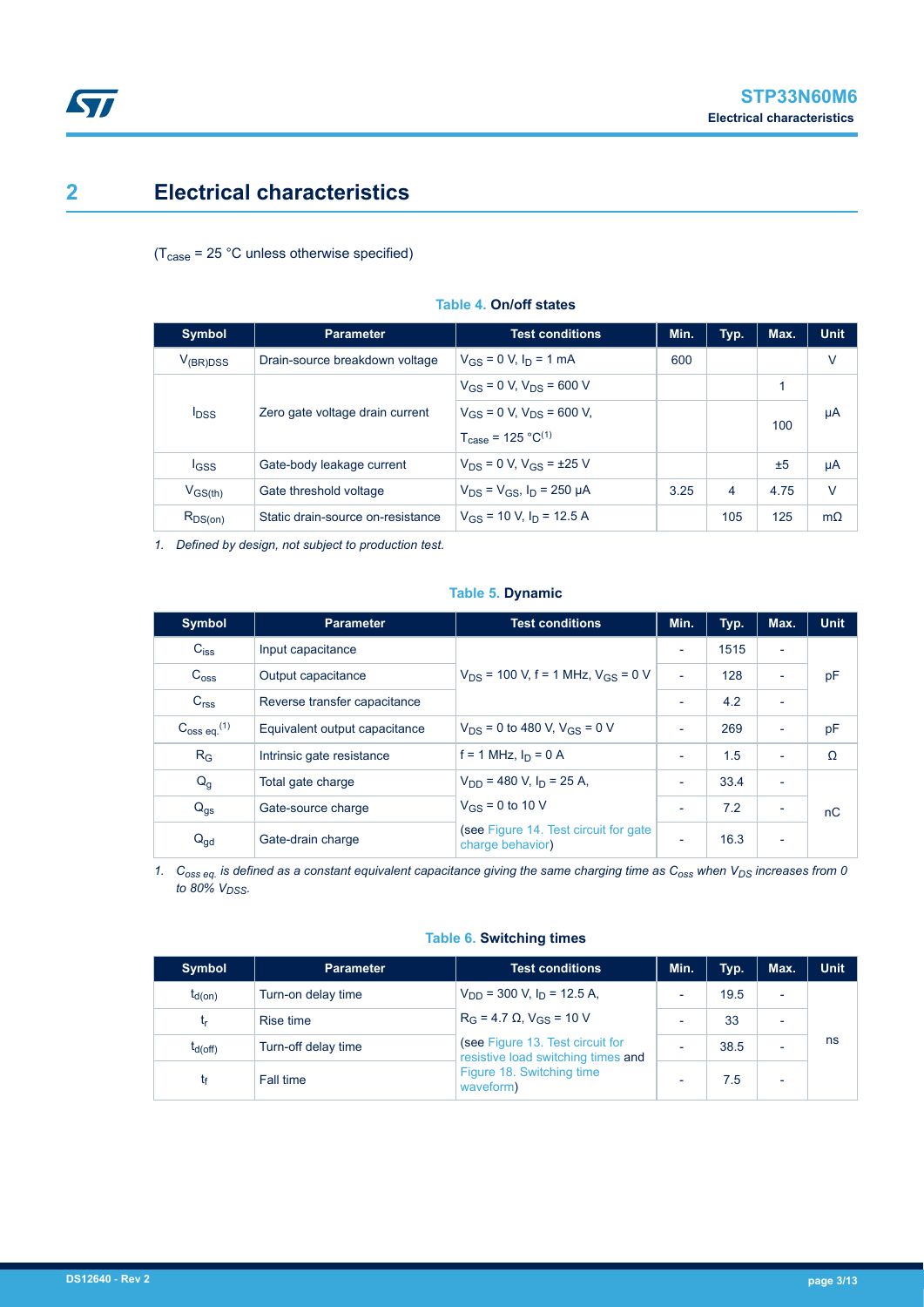|  |  | Table 7. Source-drain diode |
|--|--|-----------------------------|
|--|--|-----------------------------|

| <b>Symbol</b>            | <b>Parameter</b>              | <b>Test conditions</b>                                                                                                                | Min.                     | Typ. | Max. | <b>Unit</b>  |
|--------------------------|-------------------------------|---------------------------------------------------------------------------------------------------------------------------------------|--------------------------|------|------|--------------|
| l <sub>SD</sub>          | Source-drain current          |                                                                                                                                       |                          |      | 25   | $\mathsf{A}$ |
| $I_{SDM}$ <sup>(1)</sup> | Source-drain current (pulsed) |                                                                                                                                       |                          |      | 78   | $\mathsf{A}$ |
| $V_{SD}$ (2)             | Forward on voltage            | $I_{SD}$ = 25 A, $V_{GS}$ = 0 V                                                                                                       |                          |      | 1.6  | $\vee$       |
| $t_{rr}$                 | Reverse recovery time         | $I_{SD}$ = 25 A, di/dt = 100 A/µs,                                                                                                    |                          | 265  |      | ns           |
| $Q_{rr}$                 | Reverse recovery charge       | $V_{DD} = 60 V$                                                                                                                       | $\blacksquare$           | 3.07 |      | μC           |
| <b>IRRM</b>              | Reverse recovery current      | (see Figure 15. Test circuit for<br>inductive load switching and diode<br>recovery times)                                             | $\overline{\phantom{a}}$ | 23.2 |      | A            |
| $t_{rr}$                 | Reverse recovery time         | $I_{SD}$ = 25 A, di/dt = 100 A/µs,                                                                                                    |                          | 374  |      | ns           |
| $Q_{rr}$                 | Reverse recovery charge       | $V_{DD}$ = 60 V, T <sub>i</sub> = 150 °C<br>(see Figure 15. Test circuit for<br>inductive load switching and diode<br>recovery times) | ٠                        | 5.78 |      | $\mu$ C      |
| <b>IRRM</b>              | Reverse recovery current      |                                                                                                                                       |                          | 30.9 |      | A            |

*1. Pulse width is limited by safe operating area.*

*2. Pulsed: pulse duration = 300 µs, duty cycle 1.5%*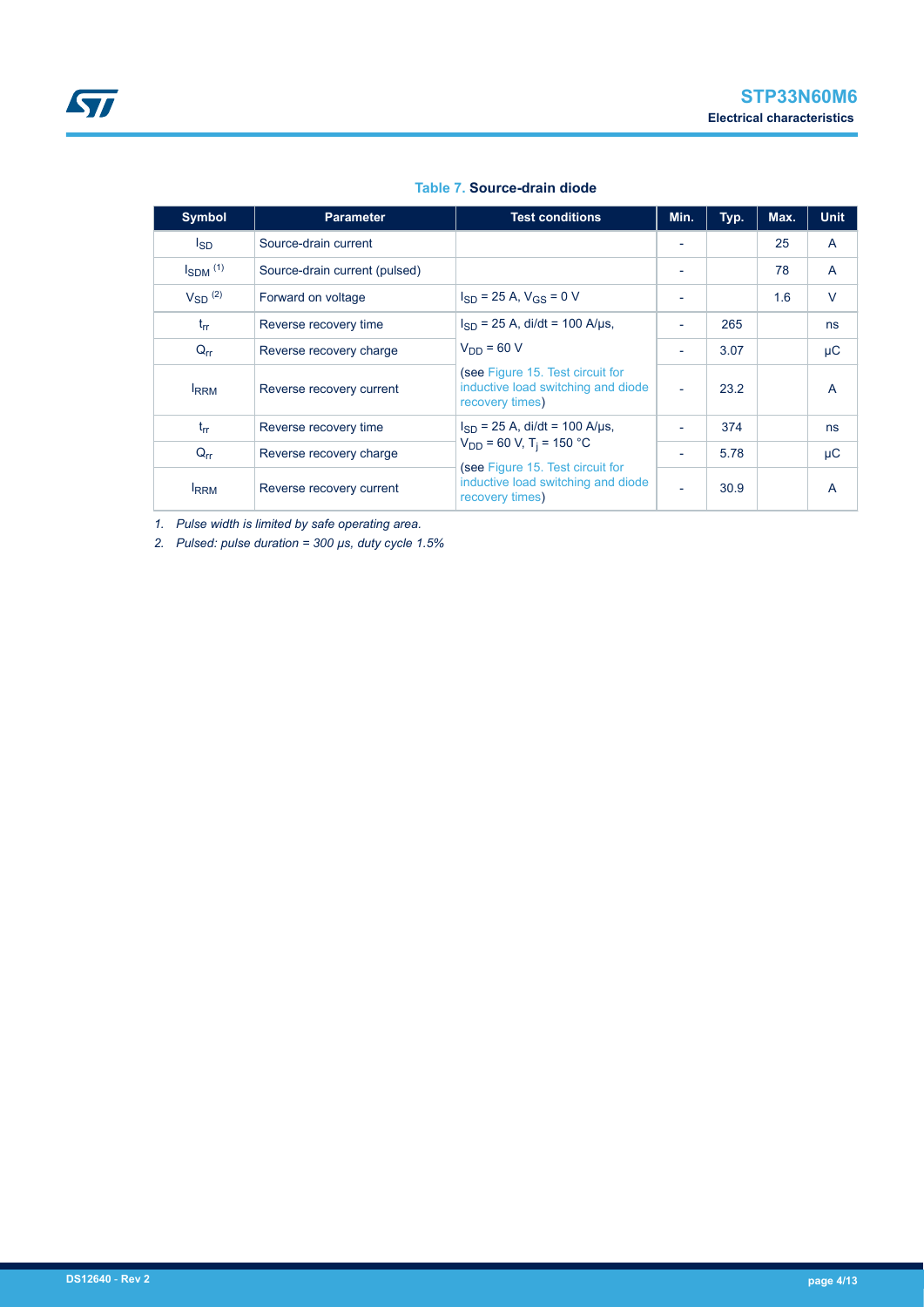GC20540\_ZTH

### <span id="page-4-0"></span>**2.1 Electrical characteristics (curves)**







**Figure 6. Static drain-source on-resistance**

3 4 5 6 7 8 9

Single pulse

TTT

**Figure 4. Transfer characteristics**

 $\overline{V_{DS}}$  = 20  $\overline{V}$ 

I<sub>D</sub><br>(A)

0.05 0.02 0.01

 $\Omega$ 

 $Z_{th} = k R_{thJ-c}$  $\delta = \frac{1}{2} \int_T$ 

GIPG150620181233TCH

 $\bar{V}_{\text{GS}}\left(V\right)$ 

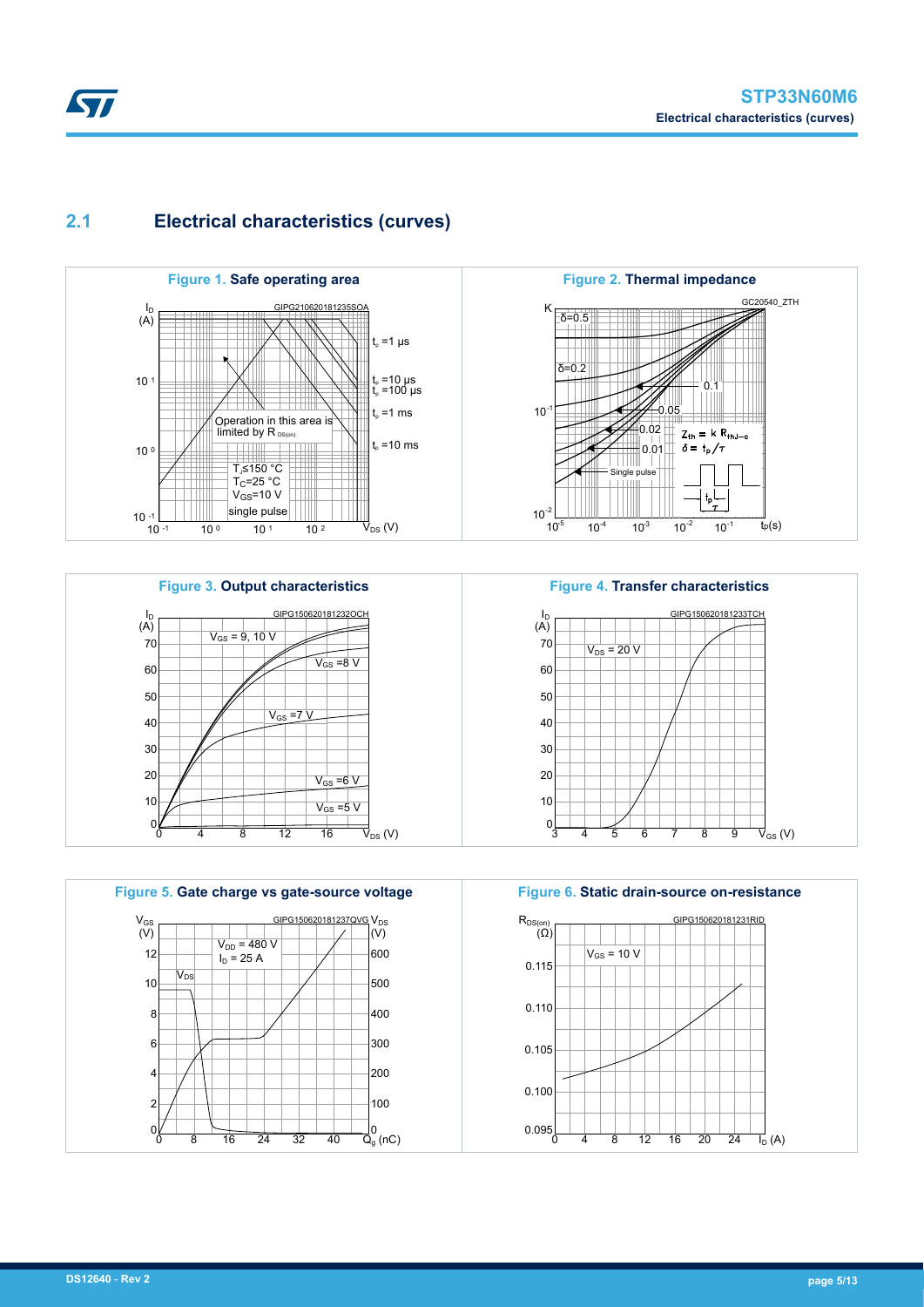





**Figure 10. Normalized V(BR)DSS vs temperature**







*EAL*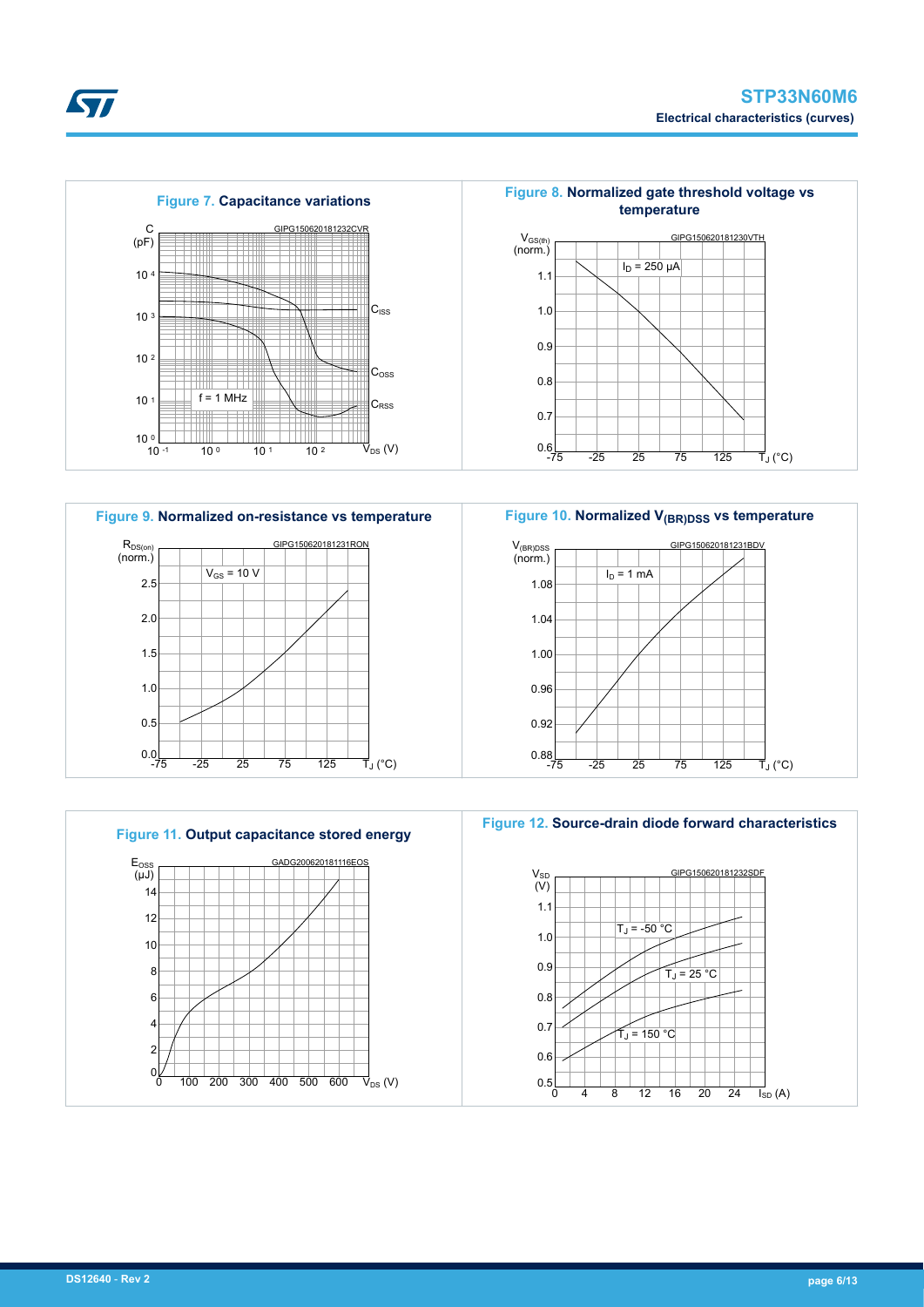## <span id="page-6-0"></span>**3 Test circuits**









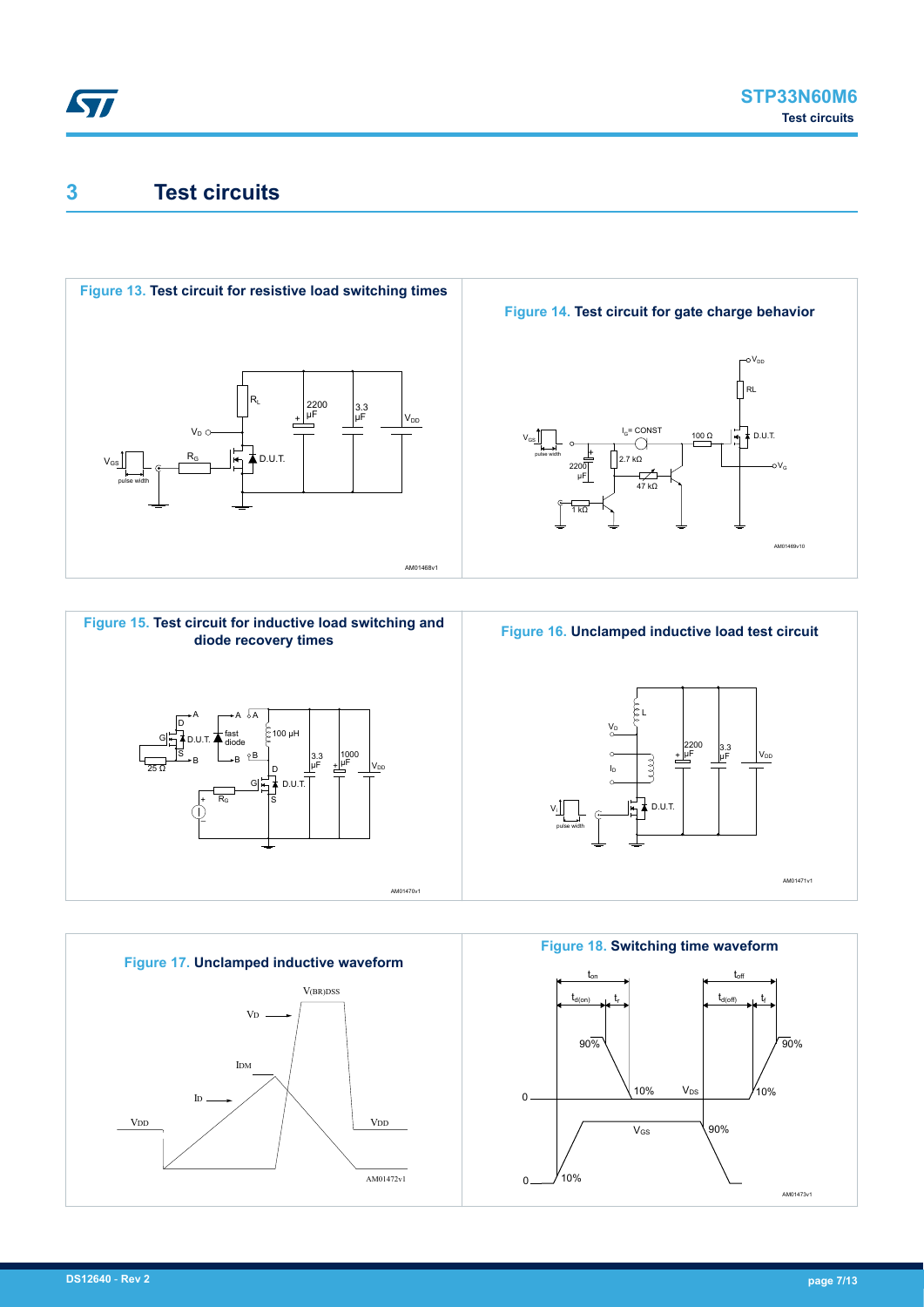# <span id="page-7-0"></span>**4 Package information**

In order to meet environmental requirements, ST offers these devices in different grades of ECOPACK® packages, depending on their level of environmental compliance. ECOPACK® specifications, grade definitions and product status are available at: [www.st.com.](http://www.st.com) ECOPACK® is an ST trademark.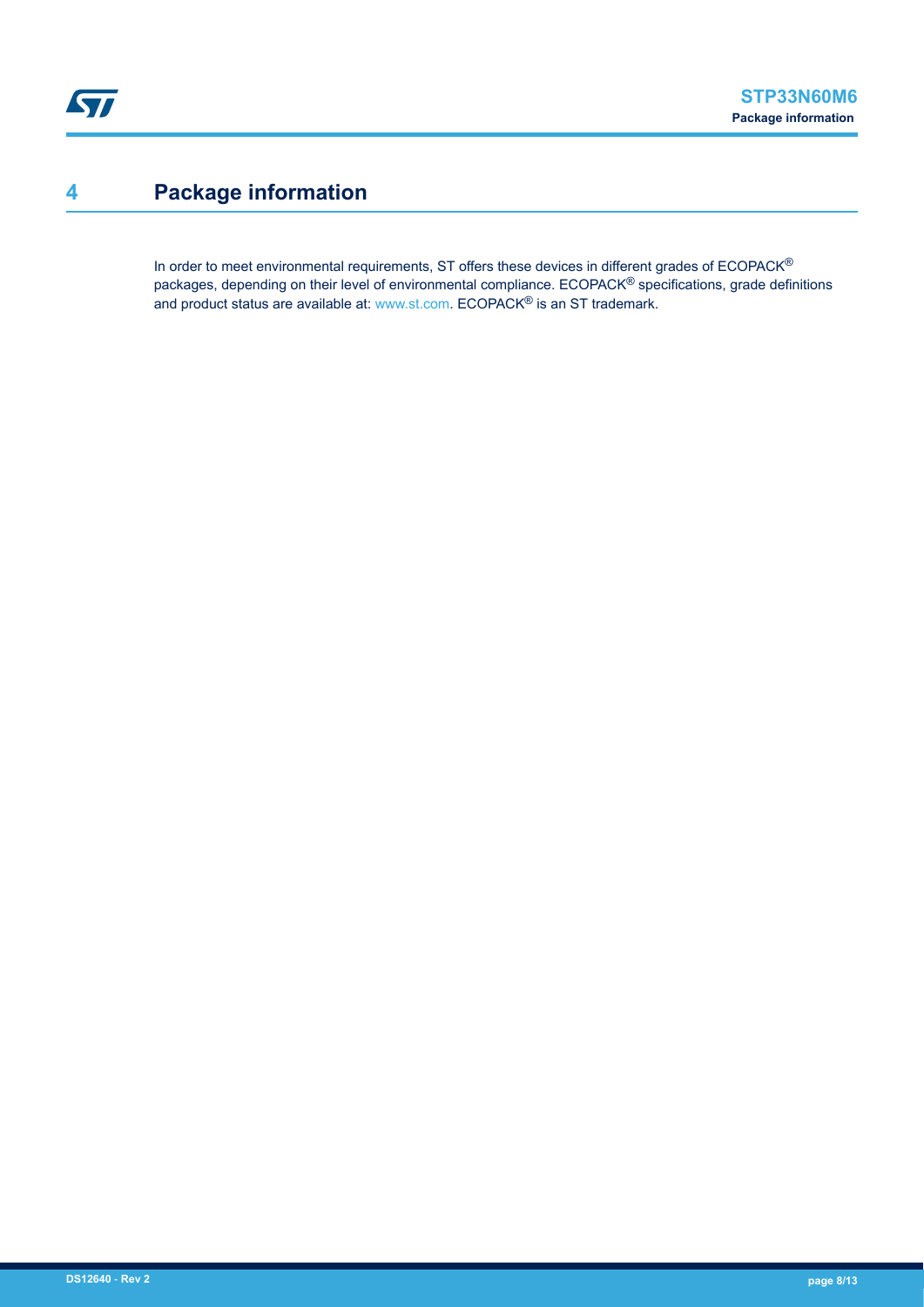### **4.1 TO-220 package information**

ST

**Figure 19. TO-220 type A package outline**





0015988\_typeA\_Rev\_21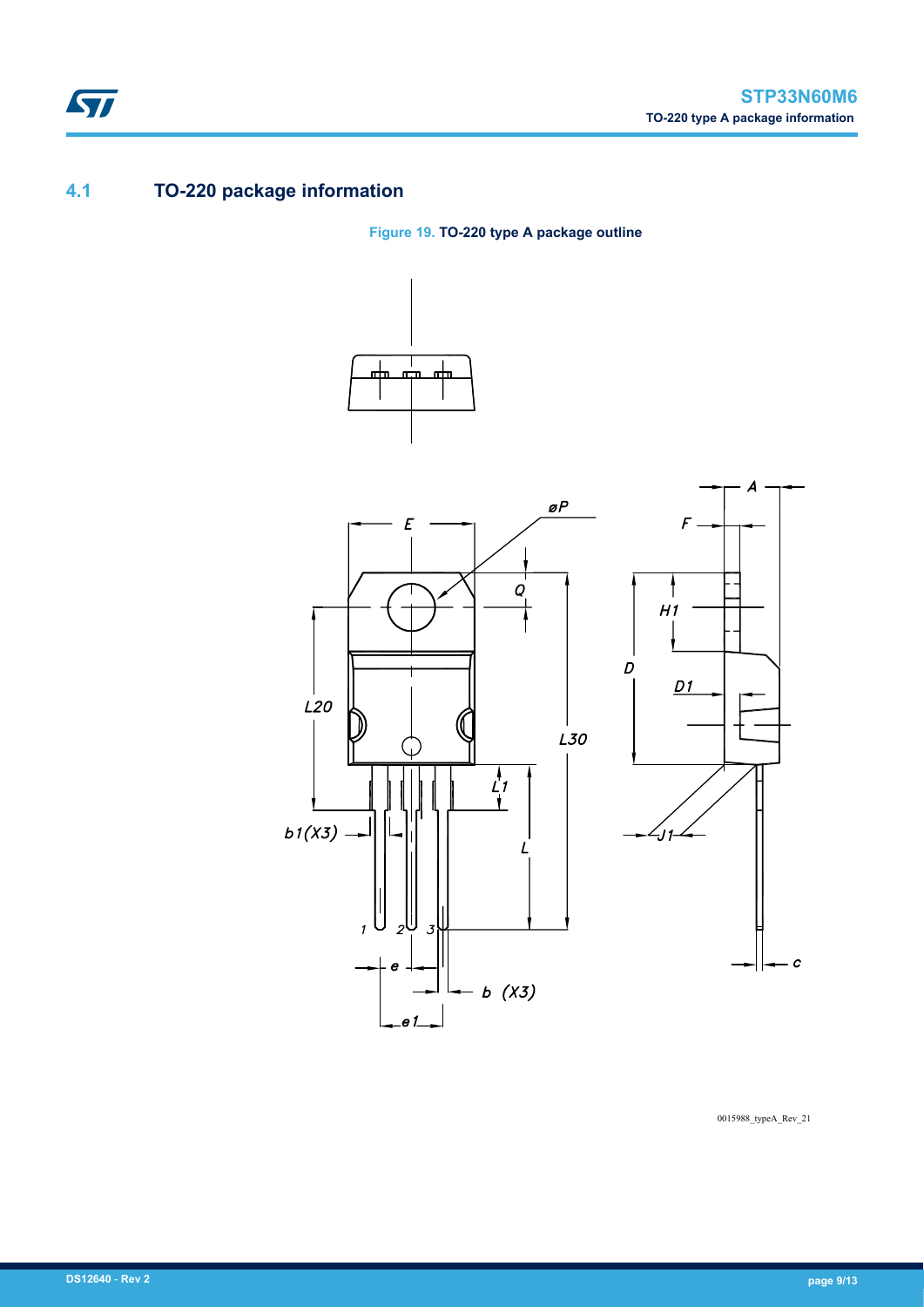| Dim.           | $\mathbf{mm}$ |       |       |  |
|----------------|---------------|-------|-------|--|
|                | Min.          | Typ.  | Max.  |  |
| $\mathsf{A}$   | 4.40          |       | 4.60  |  |
| $\mathsf b$    | 0.61          |       | 0.88  |  |
| b1             | 1.14          |       | 1.55  |  |
| $\mathbf{c}$   | 0.48          |       | 0.70  |  |
| D              | 15.25         |       | 15.75 |  |
| D <sub>1</sub> |               | 1.27  |       |  |
| E              | 10.00         |       | 10.40 |  |
| $\mathbf{e}$   | 2.40          |       | 2.70  |  |
| e <sub>1</sub> | 4.95          |       | 5.15  |  |
| $\mathsf F$    | 1.23          |       | 1.32  |  |
| H1             | 6.20          |       | 6.60  |  |
| J1             | 2.40          |       | 2.72  |  |
| $\mathsf L$    | 13.00         |       | 14.00 |  |
| L1             | 3.50          |       | 3.93  |  |
| L20            |               | 16.40 |       |  |
| L30            |               | 28.90 |       |  |
| øP             | 3.75          |       | 3.85  |  |
| $\sf Q$        | 2.65          |       | 2.95  |  |

#### **Table 8. TO-220 type A package mechanical data**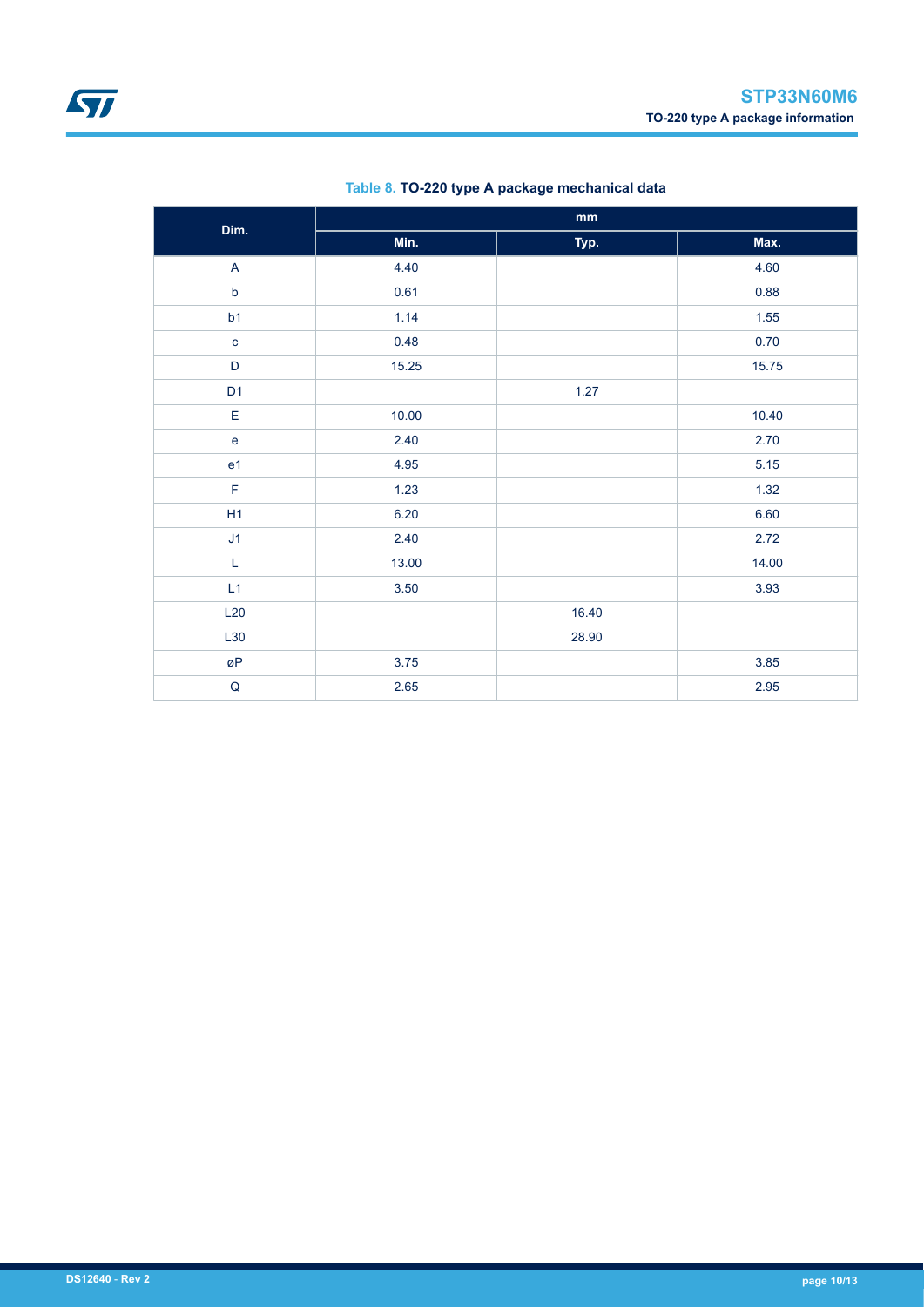## <span id="page-10-0"></span>**Revision history**

#### **Table 9. Document revision history**

| <b>Date</b> | <b>Version</b> | <b>Changes</b>                                                                                             |
|-------------|----------------|------------------------------------------------------------------------------------------------------------|
| 02-Jul-2018 |                | Initial release.                                                                                           |
| 19-Jul-2018 | റ              | The document status is production data.<br><b>Modified Section 3 Test circuits.</b><br>Minor text changes. |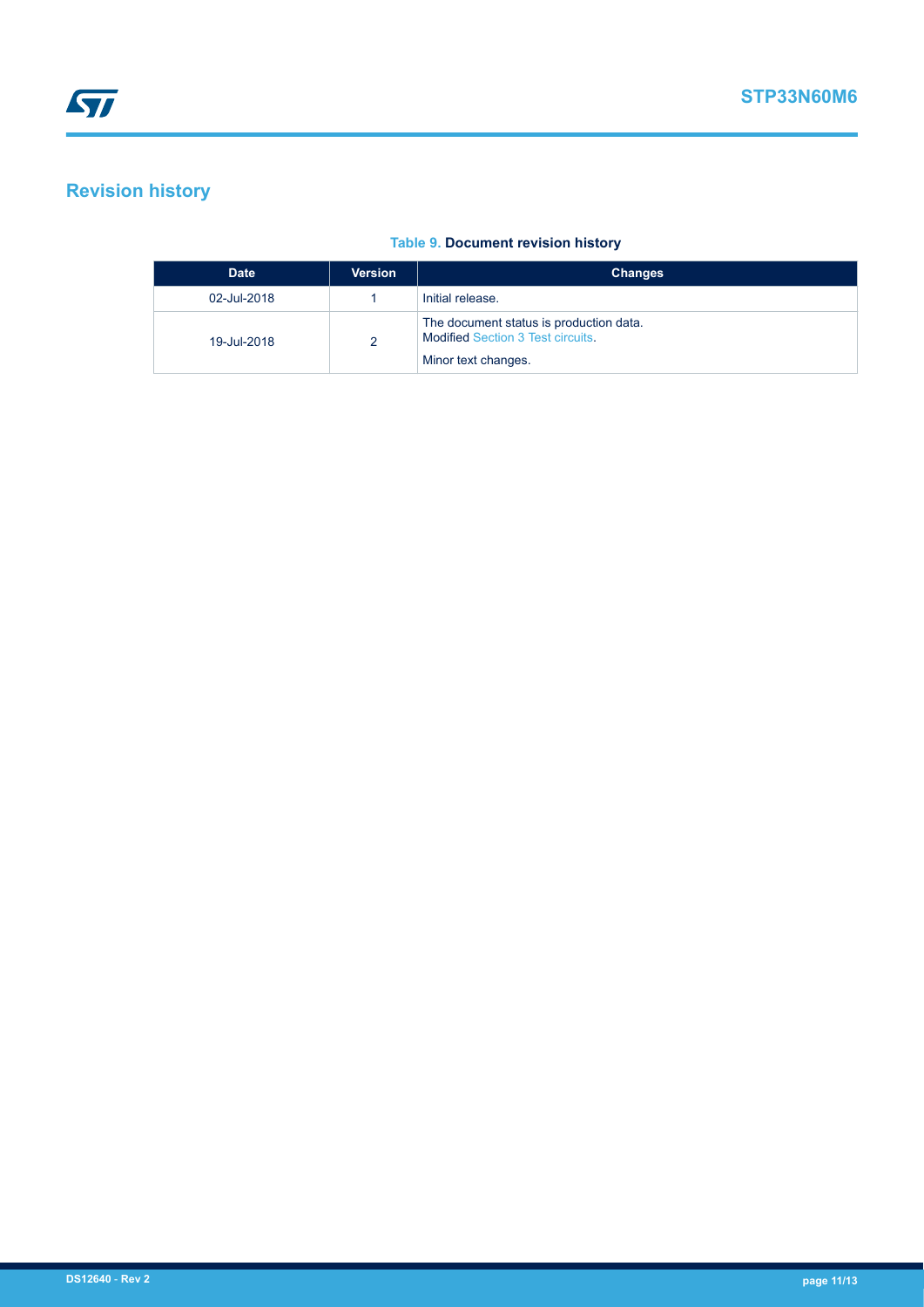## **Contents**